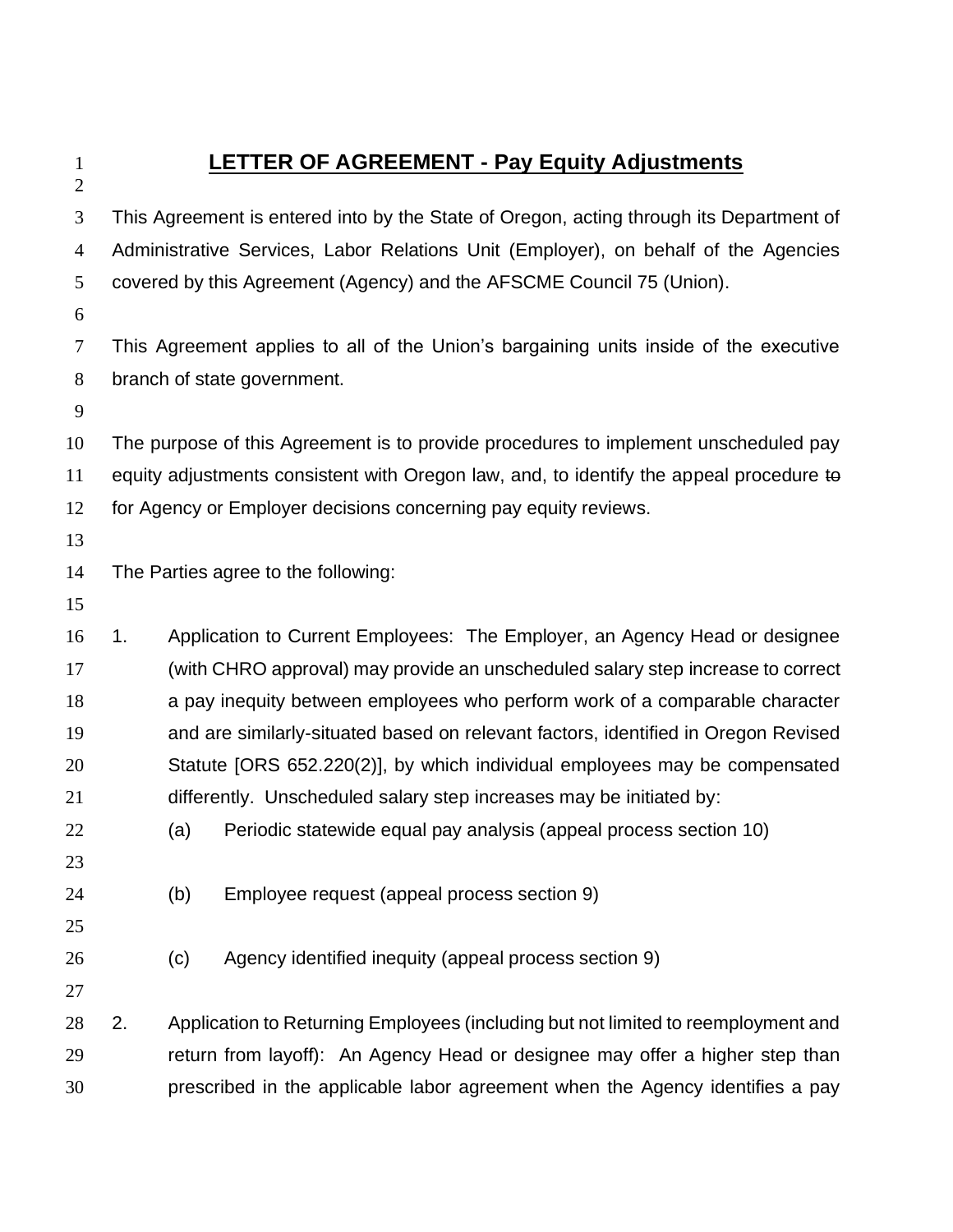inequity between employees in the same classification who perform work of a comparable character.

 3. If an Agency plans to grant an unscheduled salary step increase to an employee(s), the Agency shall first forward the recommendation to CHRO, Classification & Compensation for review and analysis. The CHRO shall approve or disapprove the Agency recommendation and shall provide a written response back to the Agency. If approved, the Agency may take action to implement the pay equity adjustment.

 4. An employee may request a pay equity review by submitting a Pay Equity Review 42 Request Form to the Agency Human Resource Department. The Agency Human Resource Department shall review the merits of the request based on the relevant factors and issue a written decision within sixty (60) calendar days, unless otherwise mutually agreed upon in writing.

 5. Pay equity adjustments are generally effective on the date an employee made a written request to the Agency or the date the Agency submitted a request to DAS Classification and Compensation, whichever is earlier.

 6. In the event an employee receives an unscheduled salary step adjustment for any of the reasons identified in Section 1, the employee's salary eligibility date shall remain the same.

 7. Agencies and CHRO shall retain all documents pertaining to decisions involving pay equity.

 8. If the employee meets with the Agency or Employer, the employee may request and obtain Union representation.

9. Appeal Procedure Agency-Level Pay Equity Decisions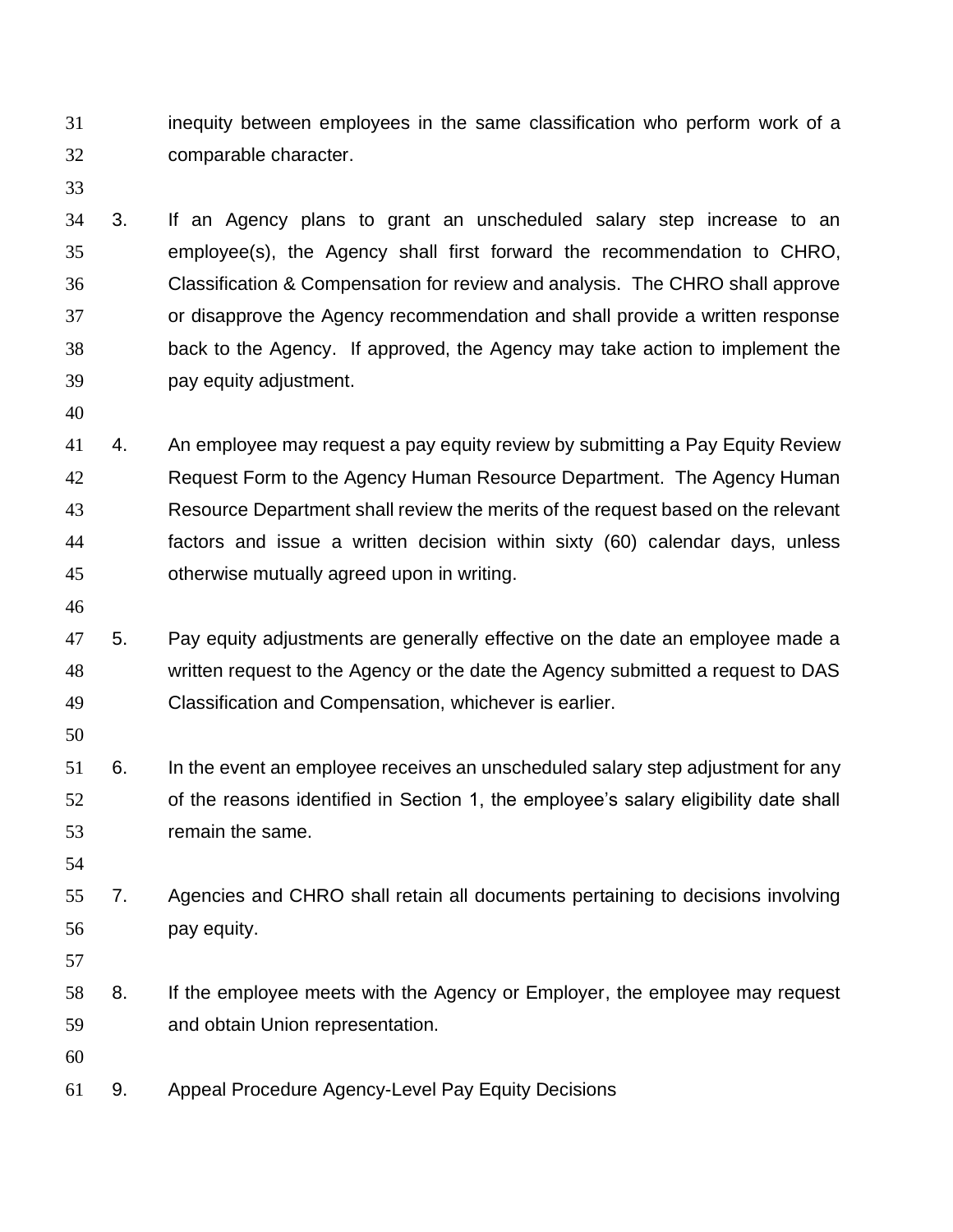- (a) If the employee disagrees with the Agency's decision the employee may submit a written appeal to the Department of Administrative Services Labor Relations Unit (LRU) no later than fifteen (15) calendar days from receipt of the Agency's decision. The employee shall forward all written documents as part of the appeal. The employee shall identify the factors outlined in ORS 652.220(2) the Agency did not properly consider. The Department of Administrative Services Labor Relations Unit (LRU) shall respond to the appeal in writing within thirty (30) calendar days.
- 

- (b) Pay equity appeals are not subject to arbitration. However, nothing in this Agreement precludes the employee from submitting a claim to the Bureau of Labor and Industries (BOLI) in accordance with BOLI's administrative rules or pursuing other legal recourse. The timelines for filing with BOLI or pursuing other legal recourse apply regardless of whether the employee appeals the decision under this section.
- (c) For purposes of this Agreement only, the appeal process in this Agreement replaces the grievance procedure outlined in the applicable labor **agreement covering the employee.** 
	- (d) The Employer and Union may agree to an extensions of time in this Agreement upon mutual agreement in writing.
	-

- 10. Appeal Procedure DAS Statewide Equal Pay Analysis Decisions
- (a) An employee may appeal the Employer's decision concerning the employee's salary that resulted from a statewide equal pay analysis. The appeal must be based on one or more of the factors listed in ORS 652.220(2).
-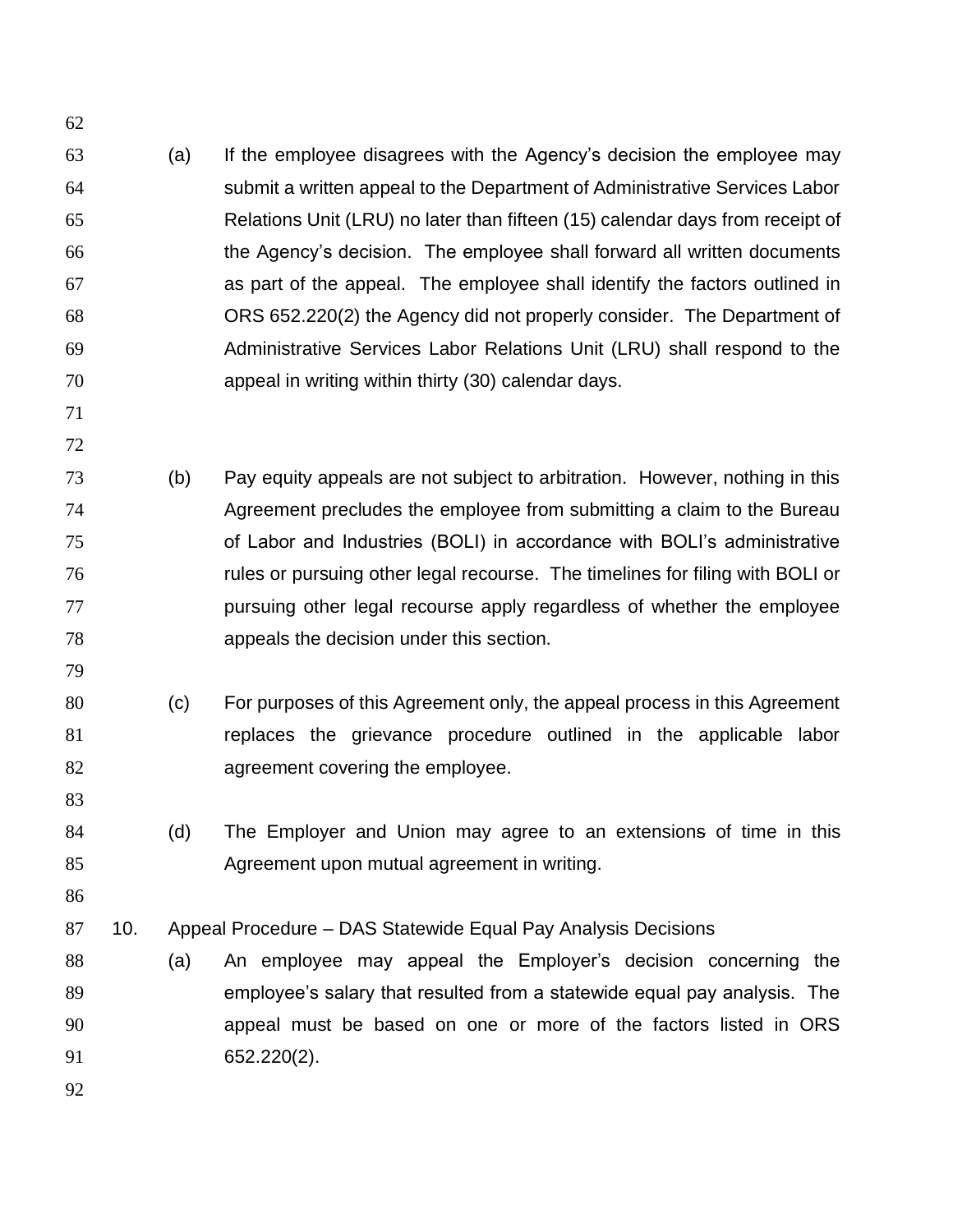- (b) An appeal of the Employers' equal pay analysis decision may be filed by sending a completed DAS Pay Equity Appeal Form via electronic mail to [CHRO.CNC@das.Oregon.gov](mailto:CHRO.CNC@das.Oregon.gov) no later than fifteen (15) calendar days from the date the employee receives notification of the equal pay analysis results. The Employer shall make a good faith effort to respond with a decision regarding the employee's appeal within one hundred and twenty (120) calendar days.
- (c) The timelines for filing with BOLI or pursuing other legal recourse apply regardless of whether the employee appeals the Employer's decision under 103 this section.
- (d) Pay adjustments made as a result of accepted appeals shall be made retroactively to January 1, 2022.
- (e) To be eligible to file an appeal of the DAS statewide equal pay analysis decision an employee must have been employed by a state executive branch agency as of July 1, 2021. Employees who do not meet this eligibility requirements may pursue an appeal through Section 4 of this Agreement.
- (f) Employees at the top step of the salary range assigned to their job classification on or before January 1 2022, are not eligible to file an appeal.
- (g) The Employer shall notify an employee in writing of the outcome of the employee's appeal, including reasons for the decision.
- (h) If the employee disagrees with the Employer's response, the employee may submit a claim to the Bureau of Labor and Industries or pursue other legal recourse. Pay equity appeals are not subject to arbitration.
	-